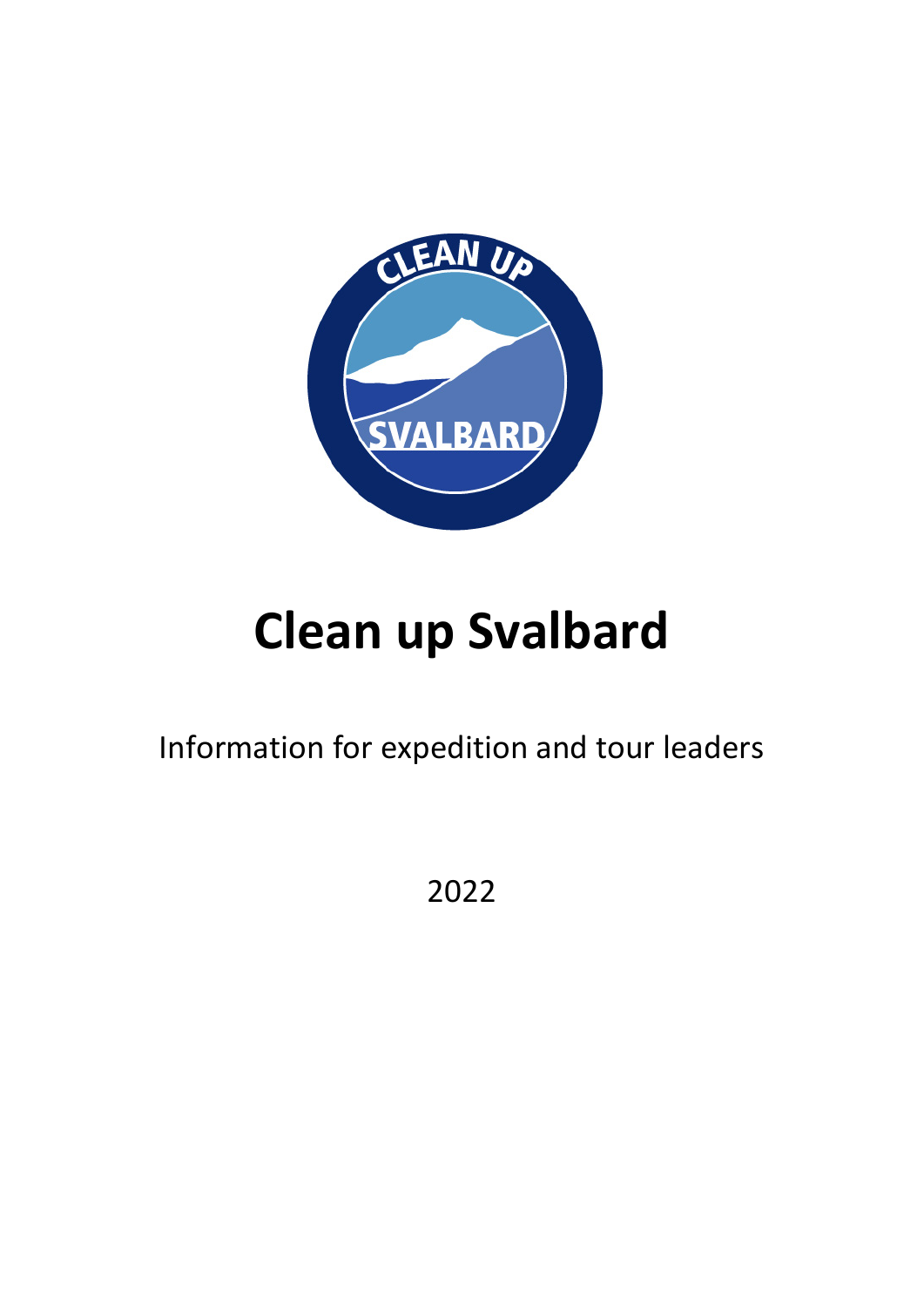

## Background **Background**

Large amounts of waste are washed ashore on many of Svalbard's beaches. Much of the waste Large amounts of waste are washed ashore on many of Svalbard's beaches. Much of the waste comes from shipping, especially from the fishing fleet in the Barents Sea and in the waters comes from shipping, especially from the fishing fleet in the Barents Sea and in the waters around Svalbard. Plastic waste is very persistent. Large plastic objects eventually break down around Svalbard. Plastic waste is very persistent. Large plastic objects eventually break down into microplastics after enduring UV-radiation, wind, and waves. It is obvious that this litter into microplastics after enduring UV-radiation, wind, and waves. It is obvious that this litter does not belong on the beaches in Svalbard. Garbage is a threat to wildlife in Svalbard. does not belong on the beaches in Svalbard. Garbage is a threat to wildlife in Svalbard. Reindeers can get their antlers stuck in fishing nets and scrap metal, suffer a long and painful Reindeers can get their antlers stuck in fishing nets and scrap metal, suffer a long and painful death. The colours of the garbage are also glaring in contrast with the nature's mellow colours death. The colours of the garbage are also glaring in contrast with the nature's mellow colours and are representing a considerable esthetical littering. and are representing a considerable esthetical littering.

The Governor of Svalbard has collected waste around the islands for many years, but we The Governor of Svalbard has collected waste around the islands for many years, but we welcome more assistance to maintain a cleaner environment. The Governor has therefore welcome more assistance to maintain a cleaner environment. The Governor has therefore invited inhabitants in Svalbard to participate in yearly trips, where cleaning up beaches is the invited inhabitants in Svalbard to participate in yearly trips, where cleaning up beaches is the main purpose. The response has been high, and many people want to take part in this. main purpose. The response has been high, and many people want to take part in this.

Still, there are infinite amounts of waste and there are many areas that we are not able to Still, there are infinite amounts of waste and there are many areas that we are not able to reach. It is therefore with great pleasure that we are getting help from tour operators and reach. It is therefore with great pleasure that we are getting help from tour operators and their participants in this work. We have a simple ambition: a cleaner Svalbard! With many their participants in this work. We have a simple ambition: a cleaner Svalbard! With many dedicated hands helping, we hope we will be able to reach our goal. dedicated hands helping, we hope we will be able to reach our goal.

*Thank you for helping us! Thank you for helping us!*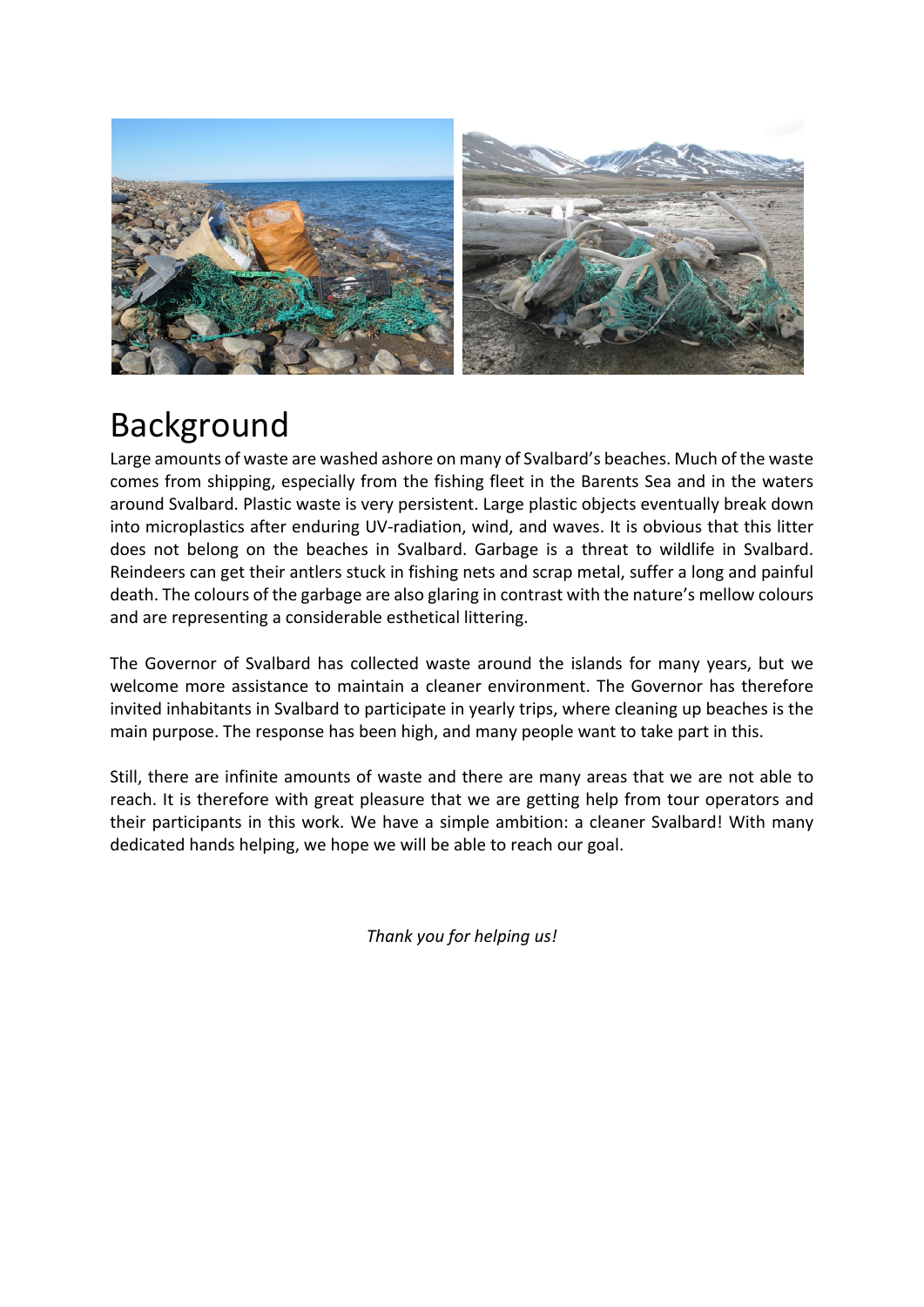# Practical information **Practical information**

#### **Cleaning equipment and textile patches Cleaning equipment and textile patches**

The Governor provides the following equipment for cleaning actions: The Governor provides the following equipment for cleaning actions:

- Reusable polyethylene bags in two different sizes: smaller bags for collecting waste on Reusable polyethylene bags in two different sizes: smaller bags for collecting waste on beaches, and big bags for storing waste on boats and for bigger items. beaches, and big bags for storing waste on boats and for bigger items.
- Textile patches which can be used as reward for participants Textile patches which can be used as reward for participants

The expedition leader must contact the Governor's operations manager ahead of the season The expedition leader must contact the Governor's operations manager ahead of the season and agree when equipment can be picked up at *Sjøgarasjen*. Be aware of that the operations and agree when equipment can be picked up at Sjøgarasjen. Be aware of that the operations manager may be absent occasionally, so get in touch well in advance. You find contact details manager may be absent occasionally, so get in touch well in advance. You find contact details on the last page of this document. on the last page of this document.

We kindly ask you to think about how many bags you need in advance. Our experience is that We kindly ask you to think about how many bags you need in advance. Our experience is that one small bag can be shared by 2-5 people. one small bag can be shared by 2-5 people.

Please keep used bags for next season and reuse them. If you do not plan any future actions, Please keep used bags for next season and reuse them. If you do not plan any future actions, return bags to the operations manager at *Sjøgarasjen*. return bags to the operations manager at Sjøgarasjen.

See below for information on where waste is delivered. I cannot be delivered to *Sjøgarasjen*. See below for information on where waste is delivered. I cannot be delivered to Sjøgarasjen.

#### **How to deposit garbage How to deposit garbage**

There will be a special container at *Bykaia*, *Gamlekaia* and *Kullkaia* at Hotellneset where you There will be a special container at Bykaia, Gamlekaia and Kul/kaia at Hotell neset where you can empty garbage bags. The container is yellow and will be marked with the Clean up can empty garbage bags. The container is yellow and will be marked with the Clean up Svalbard and the Governor's logos. Please use this container for the Clean Up Svalbard beach-Svalbard and the Governor's logos. Please use this container for the Clean Up Svalbard beachgarbage and avoid mixing it with the ship's garbage. By doing this, we can get the weight of garbage and avoid mixing it with the ship's garbage. By doing this, we can get the weight of the garbage picked every year and hopefully better statistics. **Only garbage from Clean up**  the garbage picked every year and hopefully better statistics. **Only garbage from Clean up Svalbard can be thrown in these containers**. Remember to separate metal and chemicals by **Svalbard can be thrown in these containers.** Remember to separate metal and chemicals by putting this in the orange bags. If the container is full or there are other problems, please putting this in the orange bags. If the container is full or there are other problems, please contact us. Please do not leave anything outside the container or at the dock. The locks are contact us. Please do not leave anything outside the container or at the dock. The locks are now code locks, and the code is **1408**. now code locks, and the code is **1408.** 

The Governor recommends that you bring all the garbage to Longyearbyen in your ship. If The Governor recommends that you bring all the garbage to Longyearbyen in your ship. If there are places where you observe more than you can bring, please leave it and report the there are places where you observe more than you can bring, please leave it and report the GPS position to the Governor (see below for contact details). In addition, the Governor has GPS position to the Governor {see below for contact details). In addition, the Governor has three field inspector teams in the area between Hornsund and Woodfjorden during summer three field inspector teams in the area between Hornsund and Woodfjorden during summer who may be contacted by radio (VHF). who may be contacted by radio {VHF).

#### **Rules for handling of garbage Rules for handling of garbage**

• Waste will be grinded and sent to the mainland for further treatment. Therefore, please • Waste will be grinded and sent to the mainland for further treatment. Therefore, please separate metal (wires, metal trawl floats), thick hawsers/ropes and plastic trawl floats separate metal {wires, metal trawl floats), thick hawsers/ropes and plastic trawl floats from the burnable garbage, as this can damage the grinding mill at the waste disposal from the burnable garbage, as this can damage the grinding mill at the waste disposal plant. In addition, chemicals must be separated, as this can be dangerous for the people plant. In addition, chemicals must be separated, as this can be dangerous for the people working there. If you put such objects in the orange bags in the Clean up Svalbard-working there. If you put such objects in the orange bags in the Clean up Svalbard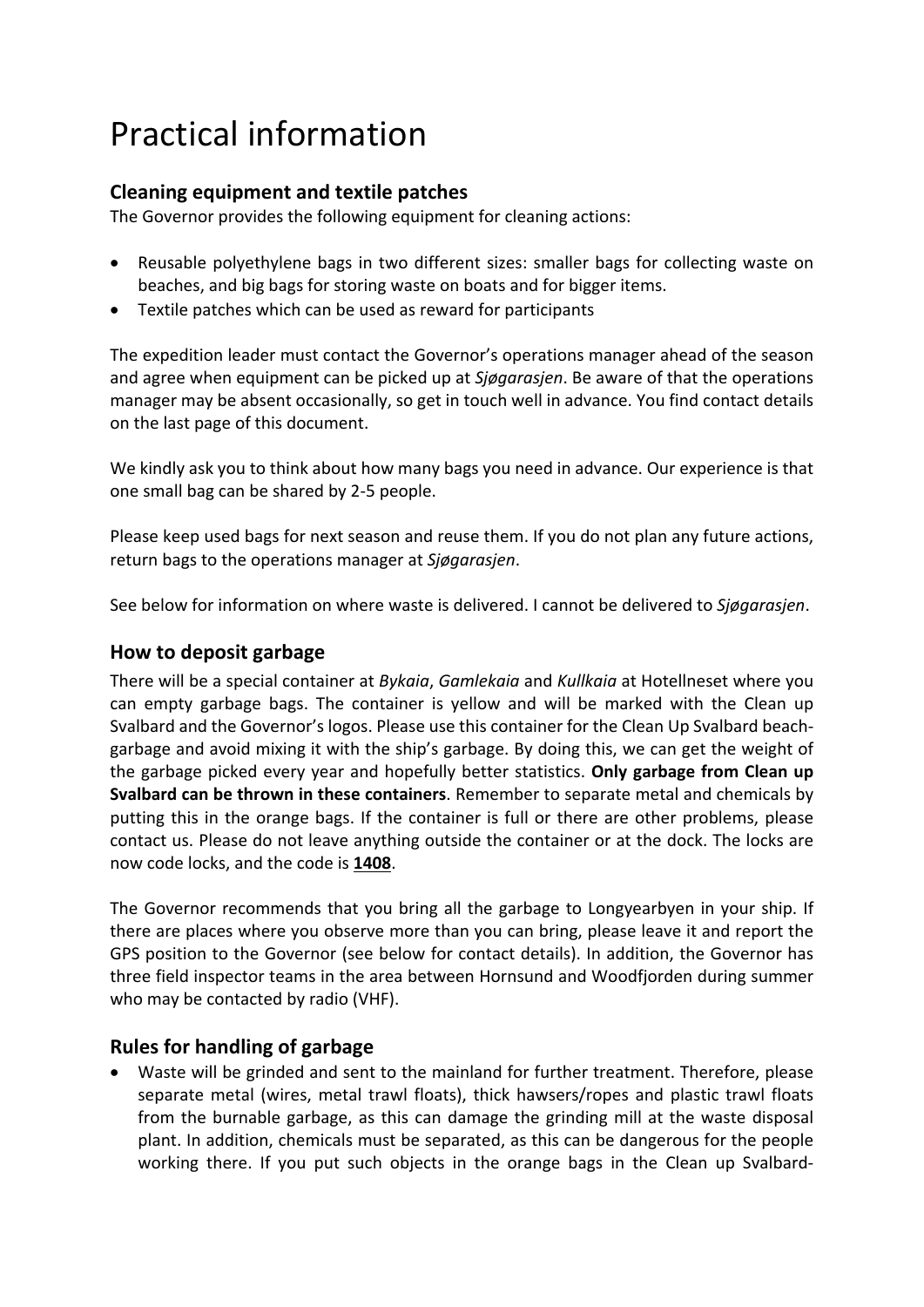container, they are visible among other garbage in the container and can be removed before garbage is fed in the grinding mill. before garbage is fed in the grinding mill.

- Do not throw reusable polyethylene bags in the bin/container. Both small and big bags can Do not throw reusable polyethylene bags in the bin/container. Both small and big bags can be used for storage aboard ships but shall be emptied in the bin/container and used over be used for storage aboard ships but shall be emptied in the bin/container and used over again. again.
- You can throw ordinary plastic bags in the container/bin. You can throw ordinary plastic bags in the container/bin. Do not pick up wood, driftwood, etc.
- Do not pick up wood, driftwood, etc.
- Do not burn garbage. Do not burn garbage.
- You will probably find many plastic trawl floats. We recommend threading the floats on a You will probably find many plastic trawl floats. We recommend threading the floats on a rope for easier handling (photo 1). rope for easier handling (photo 1).



Photo 1: Handing of trawl floats Photo l: Handing of trawl floats

#### **Be aware of cultural remains Be aware of cultural remains**

As you are aware of, there are many cultural remains all over As you are aware of, there are many cultural remains all over Svalbard. It is important to inform the participants about the Svalbard. It is important to inform the participants about the cultural remains and the regulations concerning cultural heritage, to avoid valuable items to be removed. Glass can heritage, to avoid valuable items to be removed. Glass can also be cultural remains. If you are in doubt, leave it where it also be cultural remains. If you are in doubt, leave it where it is, take the GPS position and a picture and send this to us. is, take the GPS position and a picture and send this to us.



**Photo 2: Cultural heritage objects** Photo 2: Cultural heritage objects

#### **The Governor's registration areas The Governor's registration areas**

Please **do not pick garbage** in the following areas as the Governor is doing registrations of Please **do not pick garbage** in the following areas as the Governor is doing registrations of amounts and type of beach garbage for **[MOSJ](https://www.mosj.no/en/influence/pollution/beach-litter-svalbard.html)** and **OSPAR**:

**Poolepynten**, Brucebukta between the positions UTM 33X 8709893 0429822 (WGS 84) and **Poolepynten,** Brucebukta between the positions UTM 33X 8709893 0429822 (WGS 84) and UTM 33X 8709901 0430022 UTM 33X 8709901 0430022